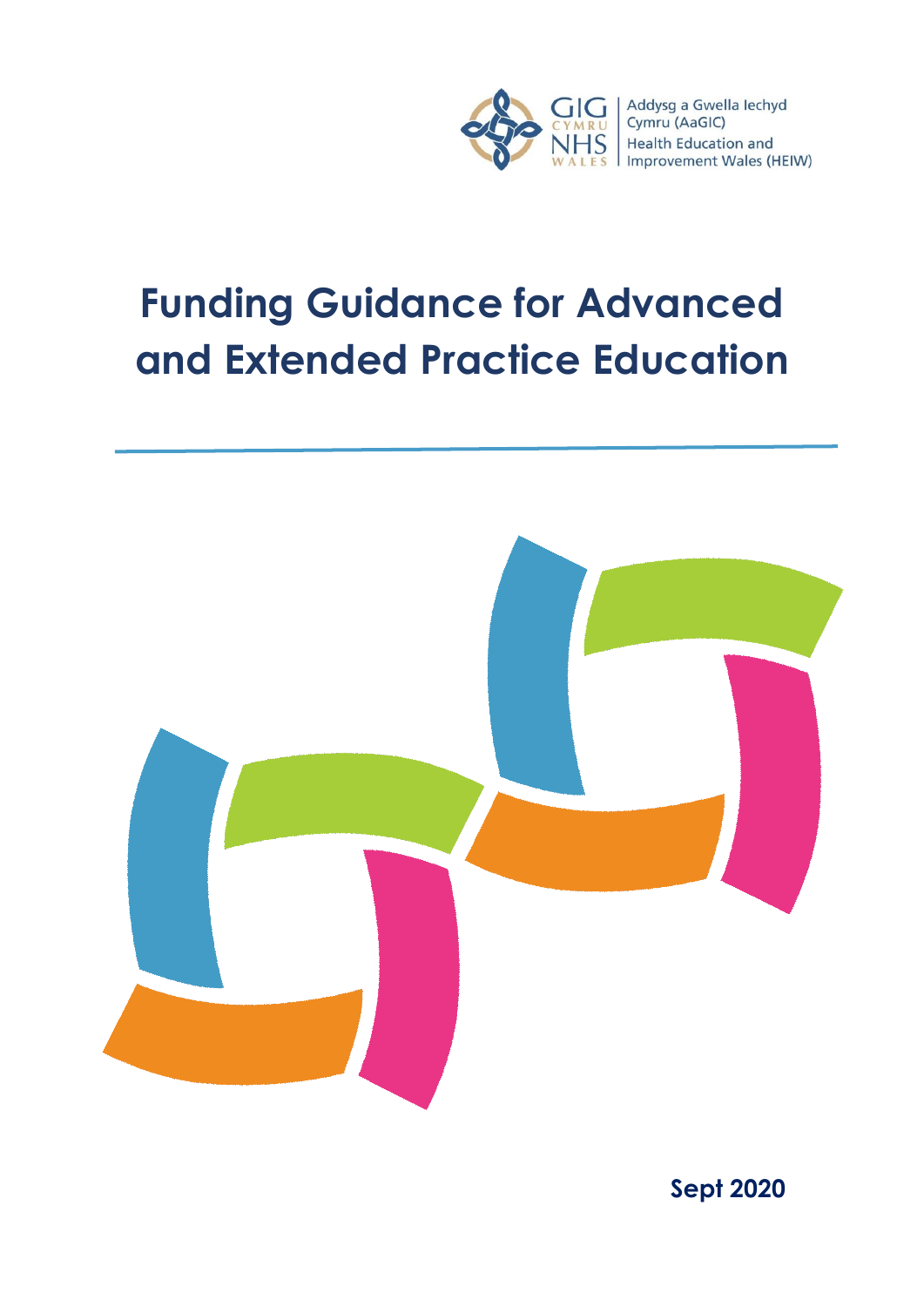# **Contents**

| Page 3 | Introduction<br><b>Funding Process</b>                                              |
|--------|-------------------------------------------------------------------------------------|
| Page 4 | Allocation and Monitoring                                                           |
| Page 5 | Data Protection<br>Registration<br><b>Travel Expenses</b><br><b>Breaks in study</b> |
| Page 6 | University Webpages<br>Contact details                                              |

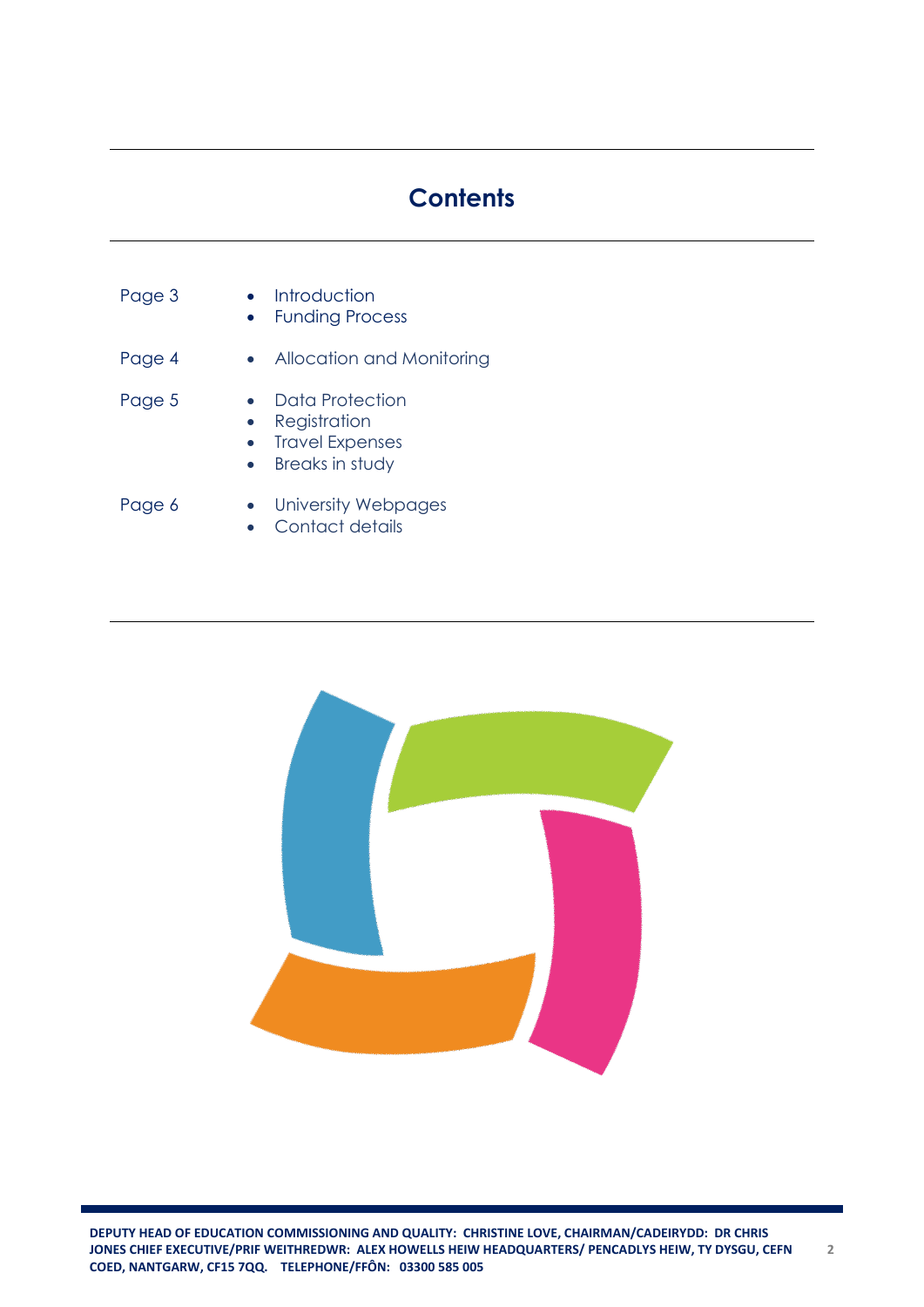### **Funding Guidance for Advanced and Extended Practice Education**

# **Introduction**

NHS Wales has had in place a "[Framework for Advanced Nursing, Midwifery](http://www.weds.wales.nhs.uk/sitesplus/documents/1076/NLIAH%20Advanced%20Practice%20Framework.pdf)  [and Allied Health Professional Practice in Wales"](http://www.weds.wales.nhs.uk/sitesplus/documents/1076/NLIAH%20Advanced%20Practice%20Framework.pdf) since 2010

Advanced Practice can be defined as:

*"A role requiring a Registered Practitioner to have acquired an expert knowledge base, complex decision-making skills and clinical competences for expanded scope of practice, the characteristics of which are shaped by the context in which the individual practices. Demonstrable, relevant master's level education".*

Health Education and Improvement Wales (HEIW) provides additional support to organisations to fund the training and development of staff that need to meet the requirements of the advanced practice framework, are aspiring advanced practitioners or require extended skills.

**Advanced practice education** is at master's level and will either be a full advanced practice master's degree pathway or modules from an advanced practice degree pathway.

**Extended practice education** are modules of education which extends a registrant's skill set and knowledge beyond that required for registration and may be at level 5, 6 or 7. This funding **does not** extend to education at level 8 or level 4 and below.

#### **Funding Process**

Each year HEIW allocates a set amount of funding to each health board and trust. Each university is informed of what education HEIW will fund on behalf of the organisations. Funding awarded to health boards are for staff working for the health board and their primary care partners. GP employed non-medical health professionals are eligible to access the funding.

Advanced/extended practice education funding provided to NHS organisations is to **supplement** local investment to ensure that the appropriate clinicians can access the educational requirements as identified in organisational IMTP's, in terms of advanced and extended practice education requirements.

Requests for Advanced practice/extended skill education are submitted on the education commissioning template via the IMTP process. Education

**3**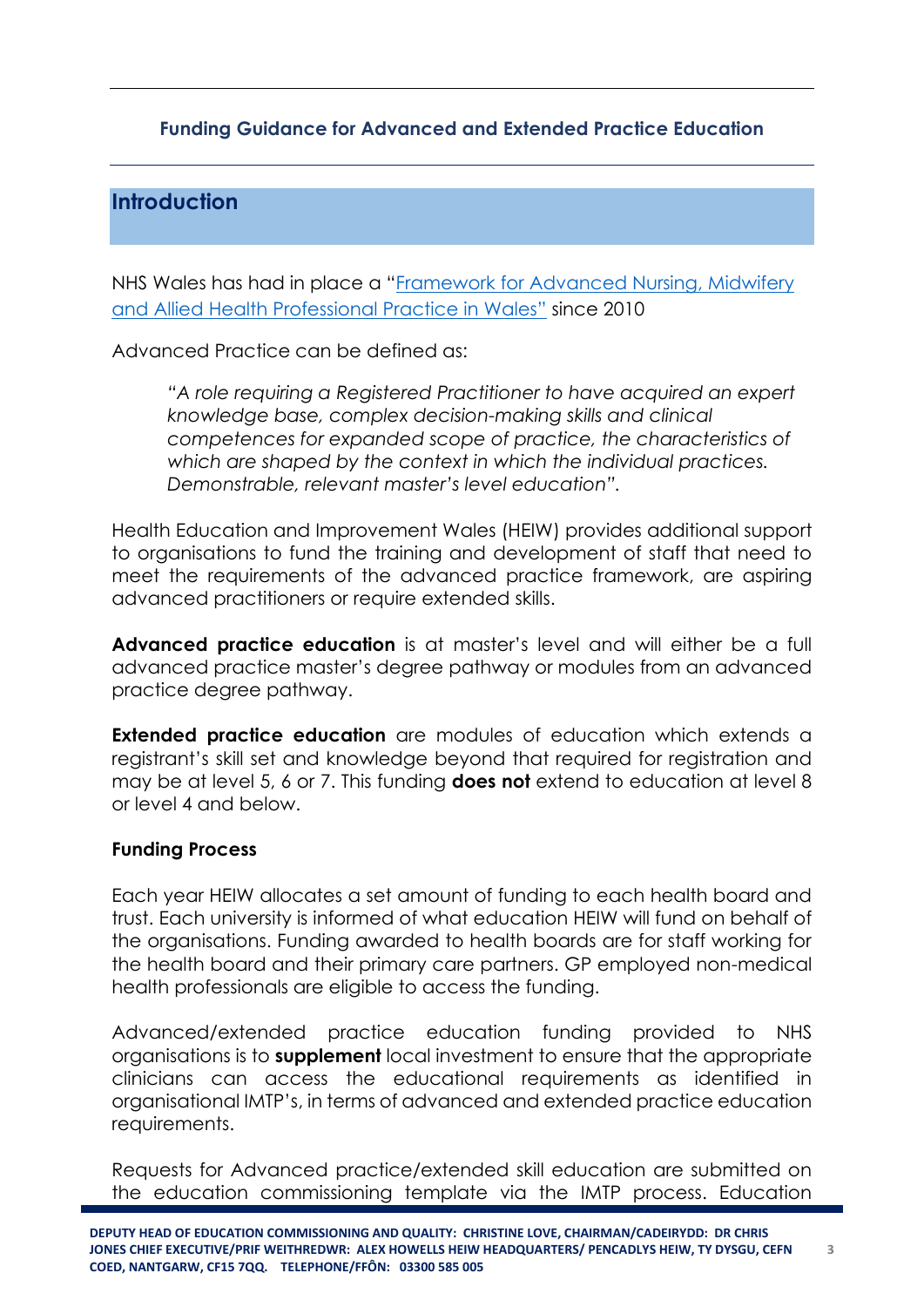funding requests must be service driven and linked to the NHS Organisations workforce plans, and specific priorities that will be identified on an annual basis. HEIW meets with all NHS Organisations to discuss and agree all funding requests. HEIW stringently monitor the use of this budget.

All prospective applicants selected for advanced practice/extended skills education funding, must ensure this requirement is identified as part of their PADR process and must be agreed with their line manager, and Education department. Please note it is imperative that all prospective applicants should **obtain the agreement of their employer that:**

- **Training supports the organisation's education priorities identified in the IMTP, and it has been agreed by HEIW that it will be funded out of the Advance Practice/Extended skills budget**
- **Employers must consent to their release to undertake training, prior to submitting an application for a place on a course with an Education Provider.**

# **Allocation and Monitoring**

Each year the allocation of places for advanced/extended practice education detailed in the organisation's IMTP will follow the process below:

- 1. HEIW will calculate the funding amount each organisation will be allocated for advance/extended practice education. HEIW will notify NHS organisations each year of the amount of funding available to their organisation.
- 2. Health Boards and Trusts will complete an advanced/extended practice monitoring form with their organisation's education requirements and projected costs, as identified from their IMTP, for the academic years, that fall within the financial year 1st April-31st March. Any education falling within the current academic year which commences after 1st April will need to be included on the following years monitoring form. Monitoring forms must be uploaded to the AP/EP folder within the HEIW SharePoint site, by the agreed date.
- 3. Requests for education programmes in HEI's outside of Wales will only be considered and funded if it can be demonstrated that there is no equivalent course within Wales. Courses funded outside of Wales or with any university we currently do not hold contracts with are capped at £5000. Any course above this limit will need to be agreed with HEIW and organisations will need to undertake any required procurement exercise to purchase the course. If HEIW agrees to fund the course the costs will be reimbursed directly to the health board or Trust. In this instance responsibility for payment of invoices fall with the health board or trust.
- 4. If any individual has withdrawn from the module, full MSc programme or left the organisation this should be, made clear to HEIW at the earliest convenience, and recorded on monitoring form.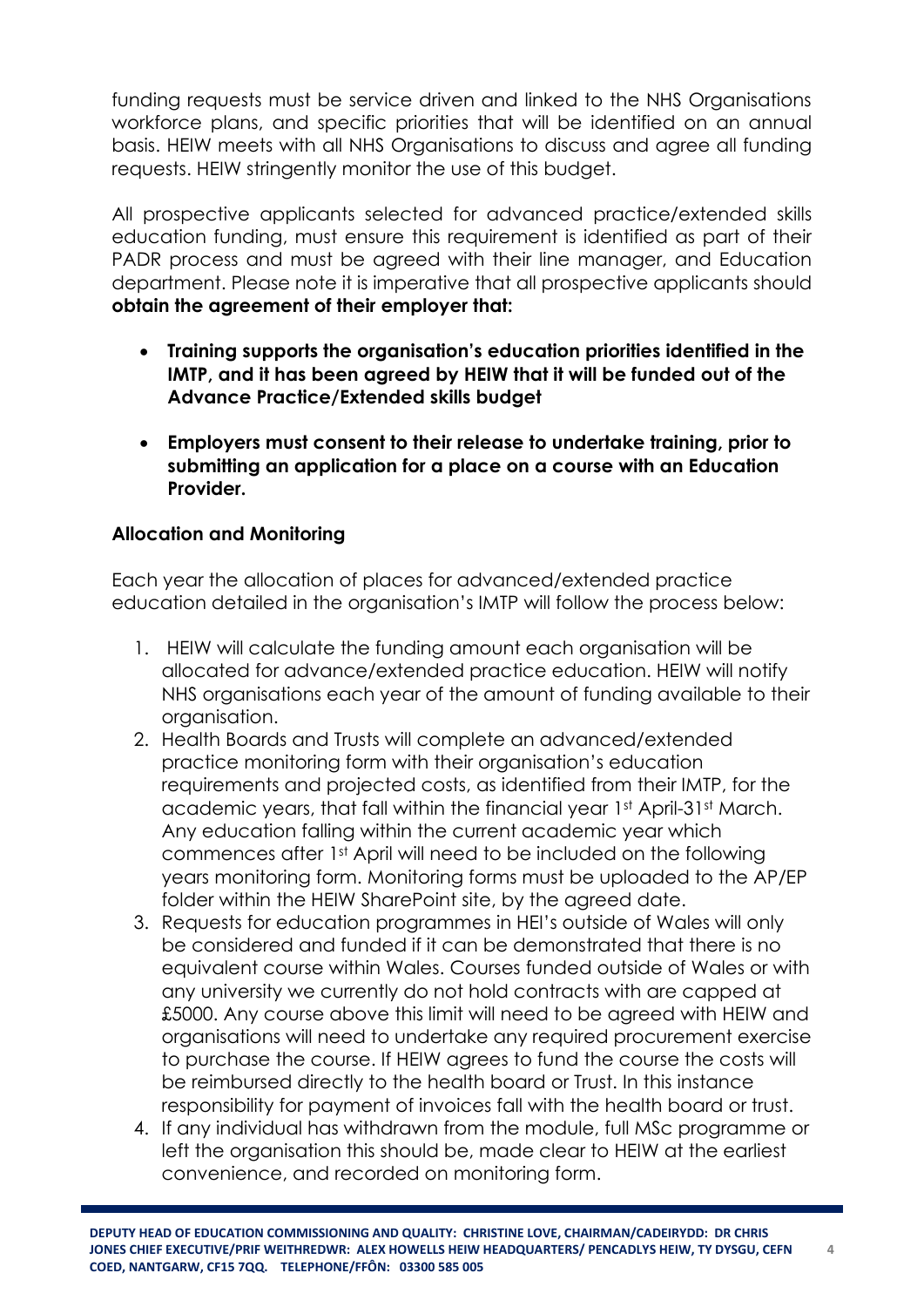- 5. HEIW will meet with each NHS Organisation to discuss and agree the education requests and budget allocation for that year.
- 6. HEIW will inform the HEI of the education requests from the NHS Organisations which that they have agreed to support and which has been agreed to be funded by HEIW. Monitoring forms will be uploaded to the university folders within the HEIW SharePoint site
- 7. The HEI will work collaboratively with NHS organisations to ensure that individuals are recruited onto the relevant courses.
- 8. The HEI should ensure that students are selected for the course based on the selection criteria agreed between the HEI and NHS Organisation, and include appropriate representation from NHS organisations on the selection panel.
- 9. The HEI will provide HEIW with confirmed enrolments on the Advanced/extended Practice Education Monitoring forms within the SharePoint site. by the agreed timeframe. Invoices to be received by 1st February annually with appropriate course details as backing confirmation.

## **Data Protection**

All staff awarded a place must be provided with the HEIW funding letter, and enrolment sponsorship letter. All staff in receipt of funding agree to HEIW sharing their personal information with the education provider they are studying with. Health boards and Trusts must incorporate privacy notices into their application process to ensure compliance with GDPR.

#### **Registration**

Throughout the duration of their course, individual students **MUST** maintain their professional registration. Local arrangements should be in place to ensure this. Students and their employer are jointly responsible for ensuring their professional registration remains up to date throughout the period of their course.

#### **Travel Expenses**

Please note, **course fees only are funded** by HEIW. Any associated travel costs will not be reimbursed.

#### **Breaks in study**

NHS organisations/HEI's must inform HEIW if any member of staff in receipt of funding has any absence from the workplace that results in either withdrawal or lack of progression in a programme.

**5**